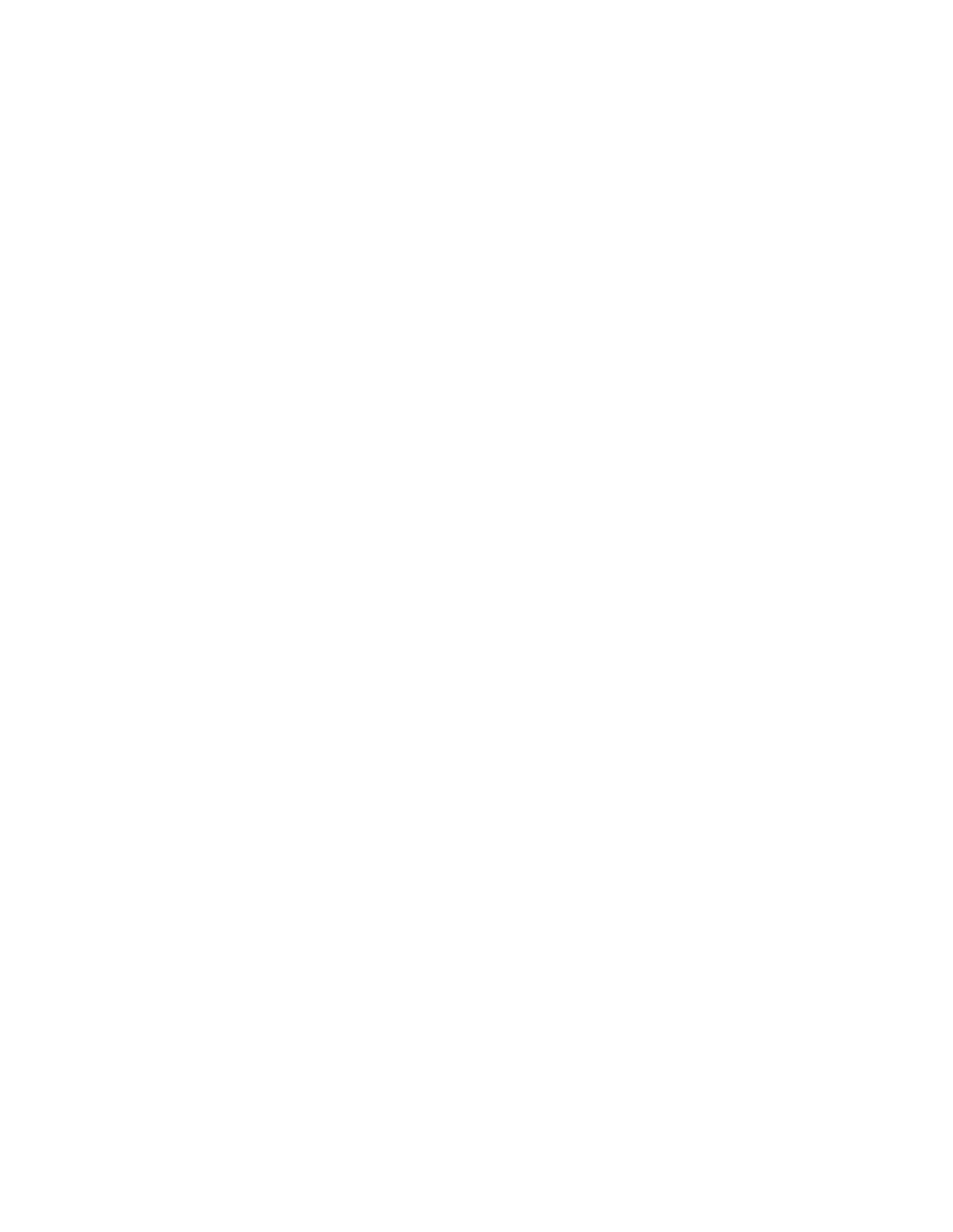participate in CACFP because centers are not allowed to claim meals for residential children – only nonresidential children that attend an afterschool program at the residential facility.

# <span id="page-1-0"></span>TRAINING AND UPDATES

# Q1. Will there be RCCI-specific training opportunities and resources in the future for RCCI participants of School Nutrition Programs?

**A1.** Yes. The School Nutrition Programs (SNP) team at Michigan Department of Education (MDE) has created a page just for RCCIs within [www.michigan.gov/schoolnutrition.](http://www.michigan.gov/schoolnutrition) The link is: [http://www.michigan.gov/mde/0,4615,7-140-43092\\_50144-341860--,00.html](http://www.michigan.gov/mde/0,4615,7-140-43092_50144-341860--,00.html)

When possible, MDE SNP will offer RCCI-specific trainings. However, due to budget and timing limitations, these separate trainings may be limited.

### Q2. Are there networking opportunities available for me to connect with other RCCI leaders across Michigan?

**A2.** Absolutely. The Michigan School Nutrition Programs (SNP) team will work to set aside meeting space for RCCI representatives to gather during larger group meetings, including the annual June Conference.

The ability of MDE SNP to offer RCCI-specific trainings may be limited, but MDE will work to accommodate and address RCCIs in its trainings and conferences whenever appropriate and possible.

Visit the RCCI page of the Michigan SNP website for updates, a link to an online RCCI Facebook group and additional networking opportunities. Use this link to access the Michigan SNP RCCI page: [http://www.michigan.gov/mde/0,4615,7-140-43092\\_50144-341860--,00.html](http://www.michigan.gov/mde/0,4615,7-140-43092_50144-341860--,00.html)

There is also a third-party Facebook group available to Michigan SNP RCCI contacts. Contact your analyst or the Michigan SNP office [\(mde-schoolnutrition@michigan.gov](mailto:mde-schoolnutrition@michigan.gov) or 517-373-3347) for more information.

# Q3: Are there versions of the required annual civil rights training that do not require internet? I have several locations that need the training, but that do not have reliable access to Internet.

**A3:** Yes. The easiest way to give the required annual civil rights training is to use printed hard copy slides from the most recent School Nutrition Programs (SNP) civil rights PowerPoint. RCCIs who choose this option should have an agenda and sign-in sheet, and keep the information for four years, or until an audit is complete (if applicable).

A version of the training is available online here [https://mdoe.state.mi.us/GEMS/training/fmwiszip/presentation.html.](https://mdoe.state.mi.us/GEMS/training/fmwiszip/presentation.html) A slide presentation that can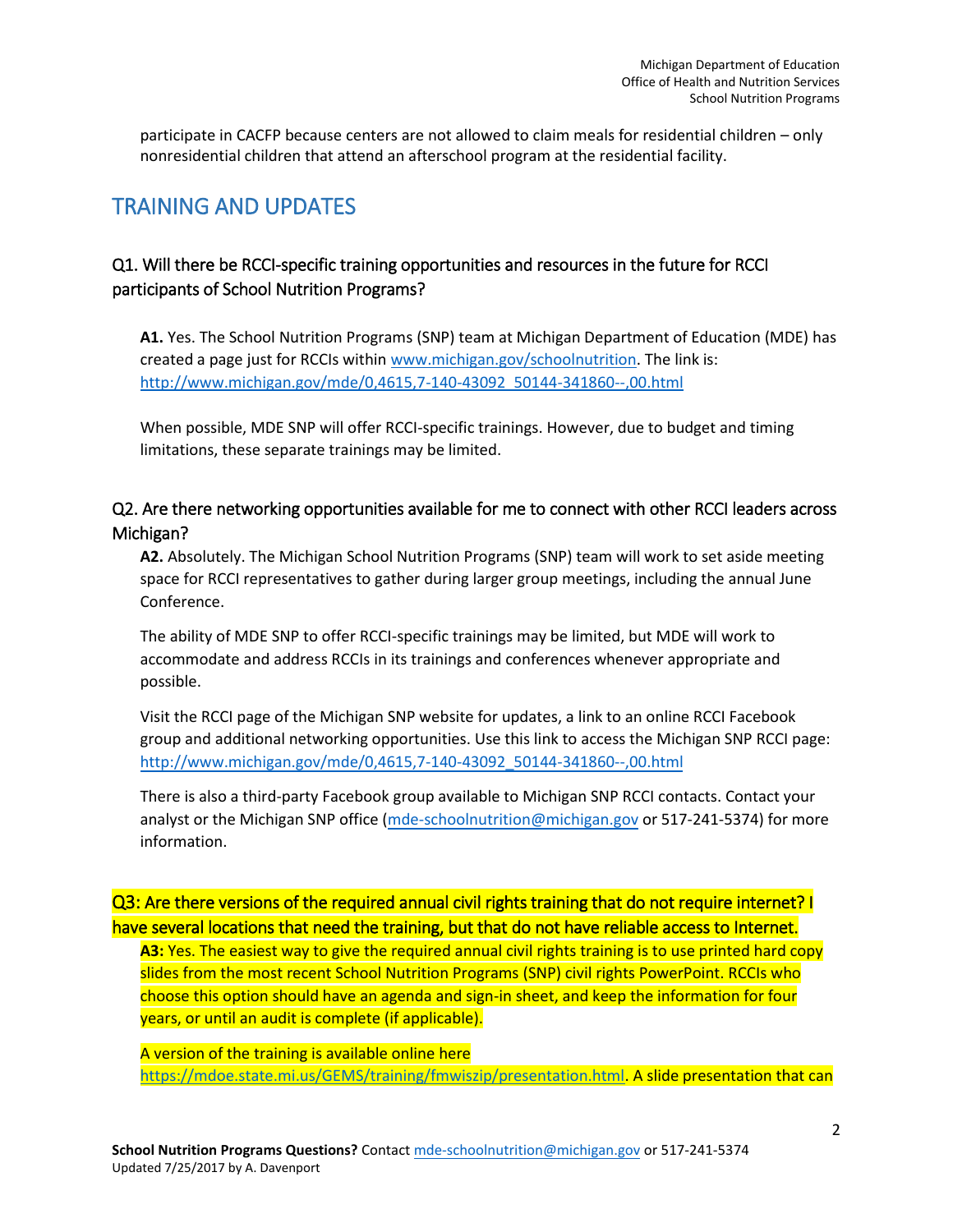be printed and used for training can be requested by contacting Michigan SNP [\(mde](mailto:mde-schoolnutrition@michigan.gov)[schoolnutrition@michigan.gov](mailto:mde-schoolnutrition@michigan.gov) or 517-373-3347).

# <span id="page-2-0"></span>CLAIMING

# Q1. What days of the week are we allowed to serve reimbursable meals for the National School Lunch Program (NSLP) and the School Breakfast Program (SBP)?

**A1.** RCCIs may claim lunches and breakfasts on all days of participation, not just school days. Please note that there must be a way to determine that children were present on a given day (e.g., roster or sign-in sheet). Most RCCIs use a monthly roster system and mark each snack served to each student.

# Q2. What days of the week can RCCIs claim the Afterschool Snack Program (ASP) through the National School Lunch Program?

**A2.** Previously, guidance directed that ASP was only allowable during school or instructional days. However, now that the guidance on allowable activities has broadened, Michigan School Nutrition Programs (SNP) is expanding days that can be claimed. Effective immediately, every day of RCCI operation may be claimed for reimbursable snacks under ASP if there is a structured, supervised enrichment activity surrounding snack service. The snacks are still required to meet the meal pattern and other requirements for the ASP (available on the Michigan SNP website, [www.michigan.gov/schoolnutrition\)](http://www.michigan.gov/schoolnutrition).

# Q3. If there are children who would normally participate in the enrichment activity that is part of the Afterschool Snack Program (ASP) but were moved to isolation, can they be included in the meal count and can they be provided with a reimbursable meal?

**A3.** Yes. In fact, to exclude these children would be withholding food as punishment, which is not allowed. If the children were initially intending to be participating in the activity and getting snack, the RCCI would include the child in the meal count if s/he took a reimbursable meal during service time while in isolation.

### <span id="page-2-1"></span>Q4. What should an RCCI use as the "Enrollment" entry in their monthly claims?

**A4.** RCCIs should use the maximum daily enrollment for a given month on that month's claim. For example, if in November daily participation counts ranged from 10 to 32, the RCCI would use 32 as its enrollment for that month.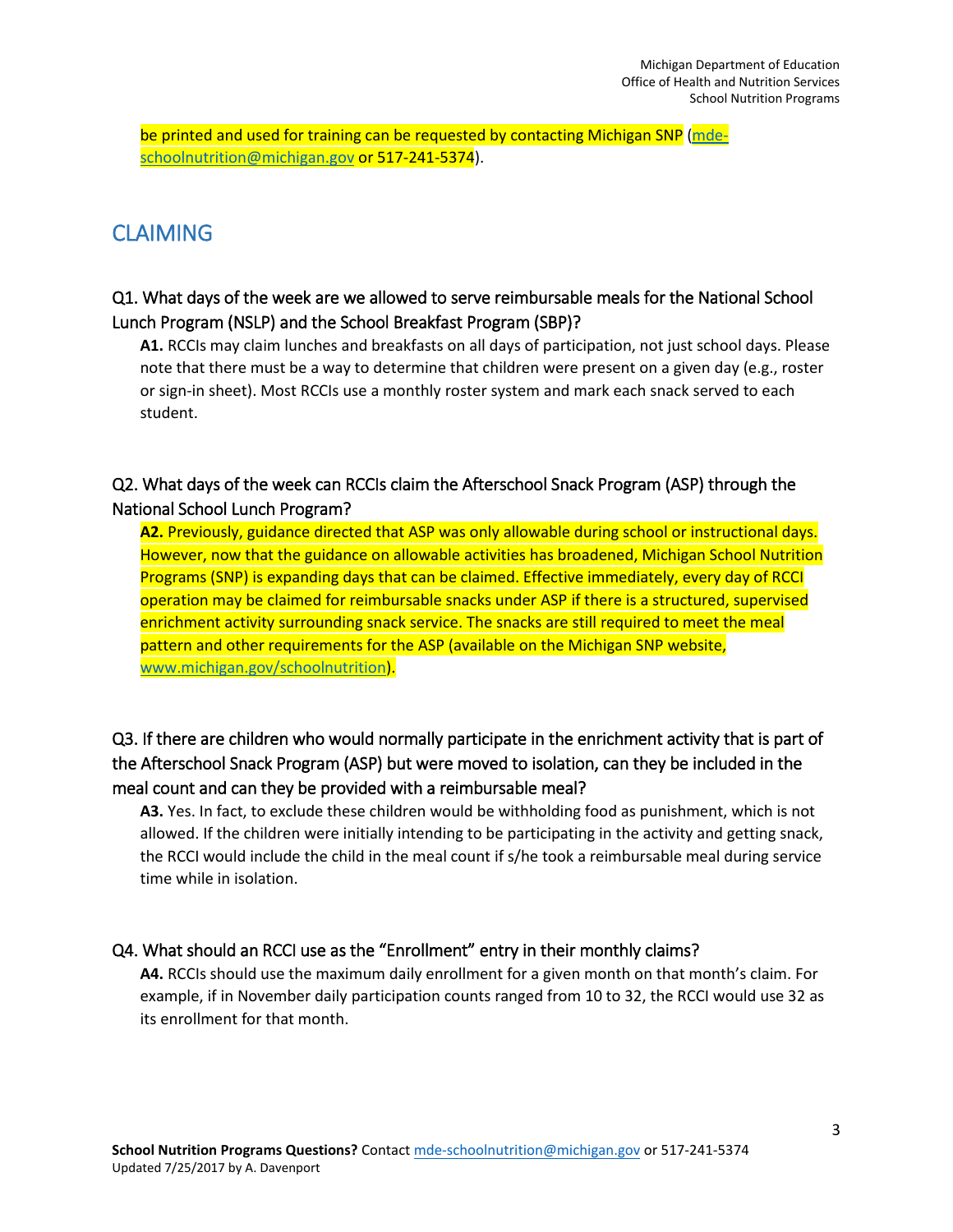# MEAL PATTERN

### Q1. My RCCI serves family style. During the family style service, is there a way for children to select extra portions of foods they want more of?

**A1.** Yes. Family style meal patterns use nutrition and component (food group) information based on the recommended meal, with the understanding that some students will take more or less than the exact portions specified in the recommended amounts. When family style service is used, students need to take at least a  $\frac{1}{2}$  cup of fruit and or vegetable.

# <span id="page-3-0"></span>SPECIAL RCCI CIRCUMSTANCES

### Q1: For RCCI pods, what are the signage requirements?

**A1:** RCCIs should have the menu listed on a white board or on a downloaded, laminated MyPlate or similar poster. Sites should then list the menu items by component on this poster each day. Regardless of whether they are straight serve or offer vs. serve, they must have something that indicates what the menu is and what foods are being offered/served by component. If they are offer vs. serve, they should indicate that at least  $\frac{1}{2}$  cup fruit and/or vegetable must be taken with the breakfast or lunch meal.

### Q2. Where can I get more information about RCCIs in School Nutrition Programs (SNP)?

**A2.** There are several ways to stay informed so RCCIs can stay updated on requirements:

- Michigan SNP RCCI page: [http://www.michigan.gov/mde/0,4615,7-140-43092\\_50144-](http://www.michigan.gov/mde/0,4615,7-140-43092_50144-341860--,00.html) [341860--,00.html](http://www.michigan.gov/mde/0,4615,7-140-43092_50144-341860--,00.html)
- Main page of Michigan SNP: [www.michigan.gov/schoolnutrition](http://www.michigan.gov/schoolnutrition)
- Michigan SNP in-person trainings
- Michigan SNP online training modules, available here: [http://www.michigan.gov/mde/0,4615,7-140-66254\\_50144-380541--,00.html](http://www.michigan.gov/mde/0,4615,7-140-66254_50144-380541--,00.html)
- SNP Supervisor Howard Leikert's *Weekly News* e-mail: Sent automatically to contacts in the current SNP MEGS+ application to participate; please make sure your contacts are current! Trainings are announced via e-mail

#### Q3. What is an RCCI exception request?

**A3.** An RCCI exception request refers to a one-page form that an RCCI can use to request to serve meals for only the grade 9-12 age-grade group of the meal pattern, even if several age-grade groups are served at a given RCCI. The request form is available on the SNP website [\(www.michigan.gov/schoolnutrition\)](http://www.michigan.gov/schoolnutrition) and includes submission instructions.

If facilities can explain how they are either a juvenile detention center, a correctional facility, or there are legitimate safety concerns related to separating age/grade groups related to offering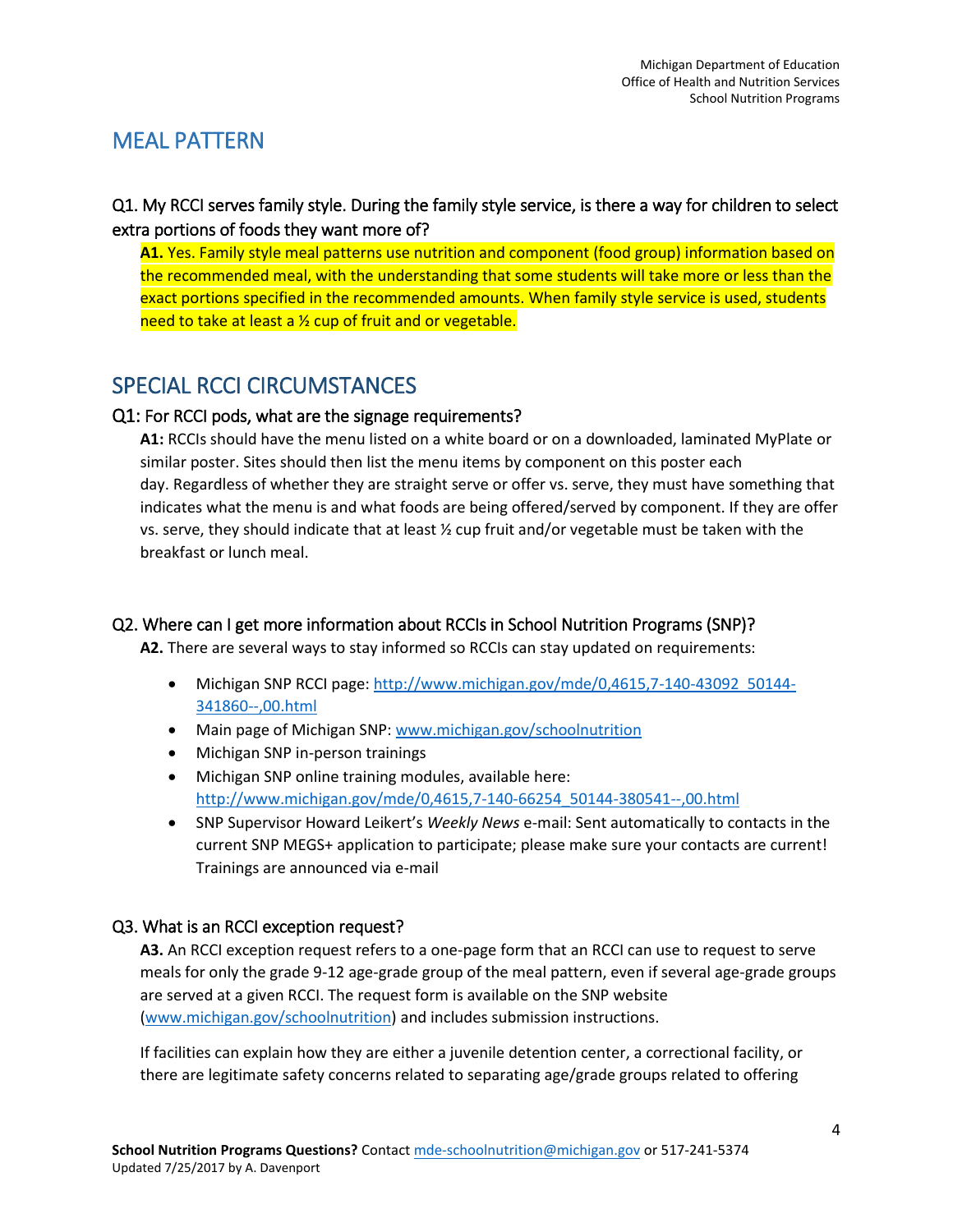meals with varying amounts of food during the meals meal period, an exception will likely be granted.

Please wait until approval is received before adopting only one grade 9-12 meal pattern.

# Q4. We have special holiday or celebration meals a few times a year at our center. Are these reimbursable?

**A4.** It's possible that these meals could be reimbursable. For them to be reimbursable (claimable for reimbursement), the meals would need to meet the daily and weekly meal pattern requirements for School Nutrition Programs. For example, the offered meal would need to have all of the required components in the minimum quantities (e.g., meat/meat alternate, grain, milk, fruit, vegetable). The meal would also need to be considered in the weekly averaging of calories, saturated fat, and sodium that is done with regular reimbursable meal menus.

Or, it's possible for your center to serve these meals and not get reimbursement for these special meals. In that case, unless otherwise directed by the Local Wellness Policy or other guidelines, the meal pattern would not need to be followed.

# Q5. What does my RCCI need to post publicly for to be in compliance with School Nutrition Programs (SNP) requirements?

**A5.** To be in compliance with SNP requirements, there are several items a "school" needs to post; in this case "school" also includes RCCIs. Please note that if there are several buildings in a given RCCI that participates in NSLP, if residents never go to a common area, these items must be available in every building. If residents go to a common area to eat or participate in other activities, it's okay to simply put the required items in that common area.

Items that must be visible in a publicly available part of your building (e.g., intake area or office):

- Reimbursable meal signage (must be in meal service area or best possible alternative)
- "And Justice for All" Civil Rights poster
- Menus for meals the site gets SNP reimbursement for lunch, breakfast and/or snack

What needs to be publicly available – for example, by posting on your facility website or putting everything above and everything below on a bulletin board:

- Most recent health inspection
- Breakfast outreach Promotion of the breakfast program in your facility
- Summer Food Service Program (SFSP) outreach In May August, promote nearby SFSP locations that offer free meals during the summer (e.g., promoting the phone, texting or location mapping information)
- Local Wellness Policy and assessment of that policy (assess every 3 years)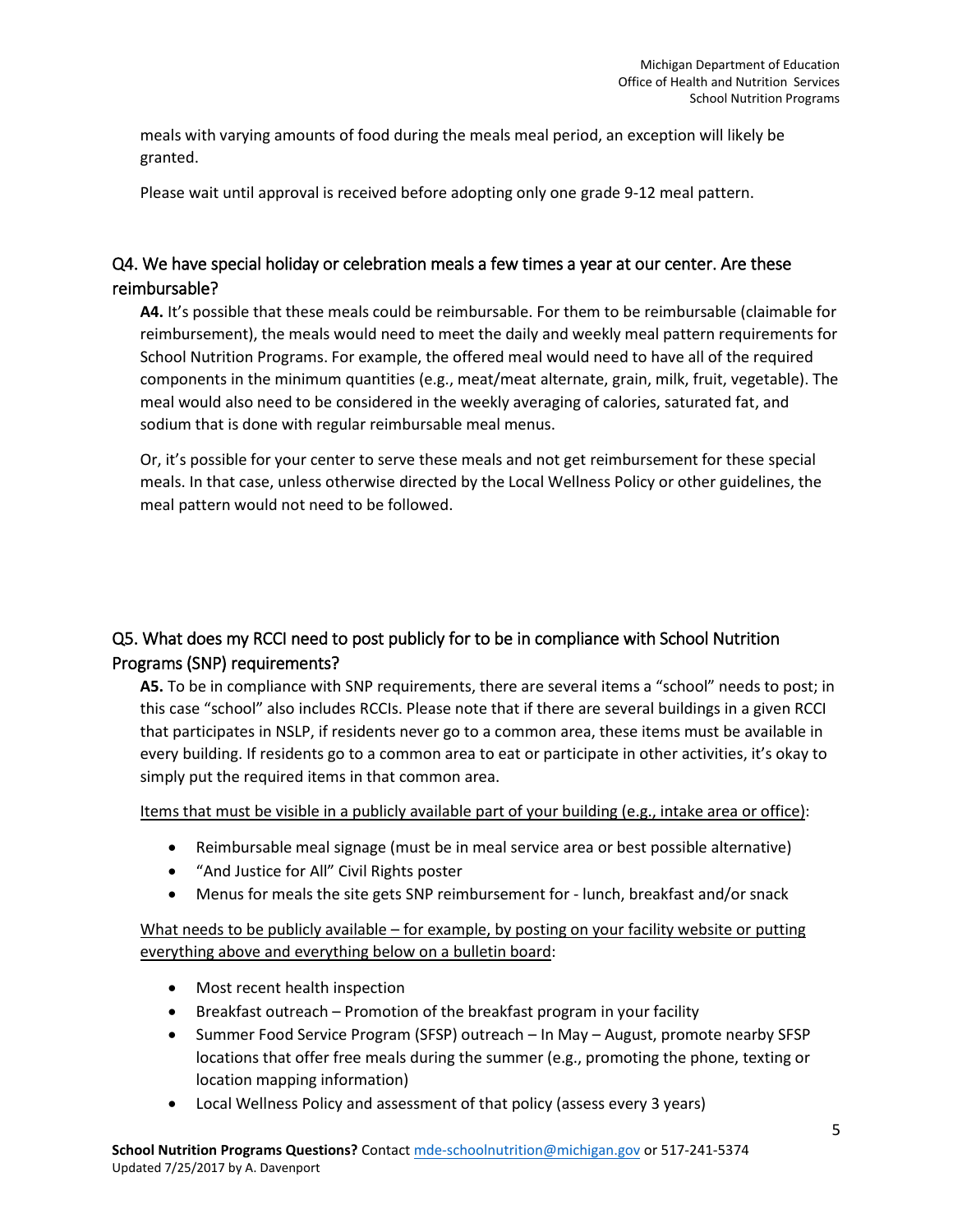### Q6. Do RCCIs still need to conduct SFSP and Breakfast outreach? This is required for schools, but it also appears to apply to RCCIs.

**A6.** Yes. According to regulations from the U.S. Department of Agriculture (USDA) that guide the National School Lunch Program (NSLP), School Breakfast Program (SBP), and Summer Food Service Program (SFSP), RCCIs are considered "schools." This means that, like traditional schools, RCCIs are required to conduct outreach for SBP three times a year and SFSP before and during the summer months, even if they do not participate in SBP or SFSP themselves.

The outreach can be basic; sample ways to meet the outreach requirement are:

- Posting breakfast promotion on a bulletin board in a common area of the RCCI (when, where, how much it costs), or in the intake area
- Posting phone number, texting information, and a link to nearby location maps or Michigan SFSP's website (www.michigan.gov/sfsp) on a bulletin board or common area
- Posting this information on the RCCI website (if applicable)
- Including information in the intake or discharge process

# Q7. Can RCCIs be a Team Nutrition school (on the listserv and included in updates) or apply for the Healthier U.S. School Challenge (HUSSC)?

**A7.** Yes and Yes! For more information on both options, please visit the Michigan Team Nutrition page, [www.michigan.gov/teamnutrition,](http://www.michigan.gov/teamnutrition) or contact Michigan School Nutrition Programs [\(mde](mailto:mde-schoolnutrition@michigan.gov)[schoolnutrition@michigan.gov](mailto:mde-schoolnutrition@michigan.gov) or 517-373-3347).

# Q8. What do I do if there is an RCCI resident fasting for religious reasons and cannot eat lunch during the day?

**A8.** According to the U.S. Department of Agriculture (USDA), schools and centers participating in School Nutrition Programs (SNP) must offer reimbursable lunches between 10 a.m. and 2 p.m. However, schools may request an exemption from these times from MDE for ethnic, religious, cultural, or economic reasons.

A center may request this, for example, if a resident is participating in a religious holiday that requires fasting during the day. If an exception is received, the center could create a reimbursable meal and provide the meal after 2 p.m. (for example, in the evening) and claim that meal for reimbursement.

If a center that operates the National School Lunch Program wishes to receive an exception, please contact Michigan SNP [\(mde-schoolnutrition@michigan.gov](mailto:mde-schoolnutrition@michigan.gov) or 517-373-3347).